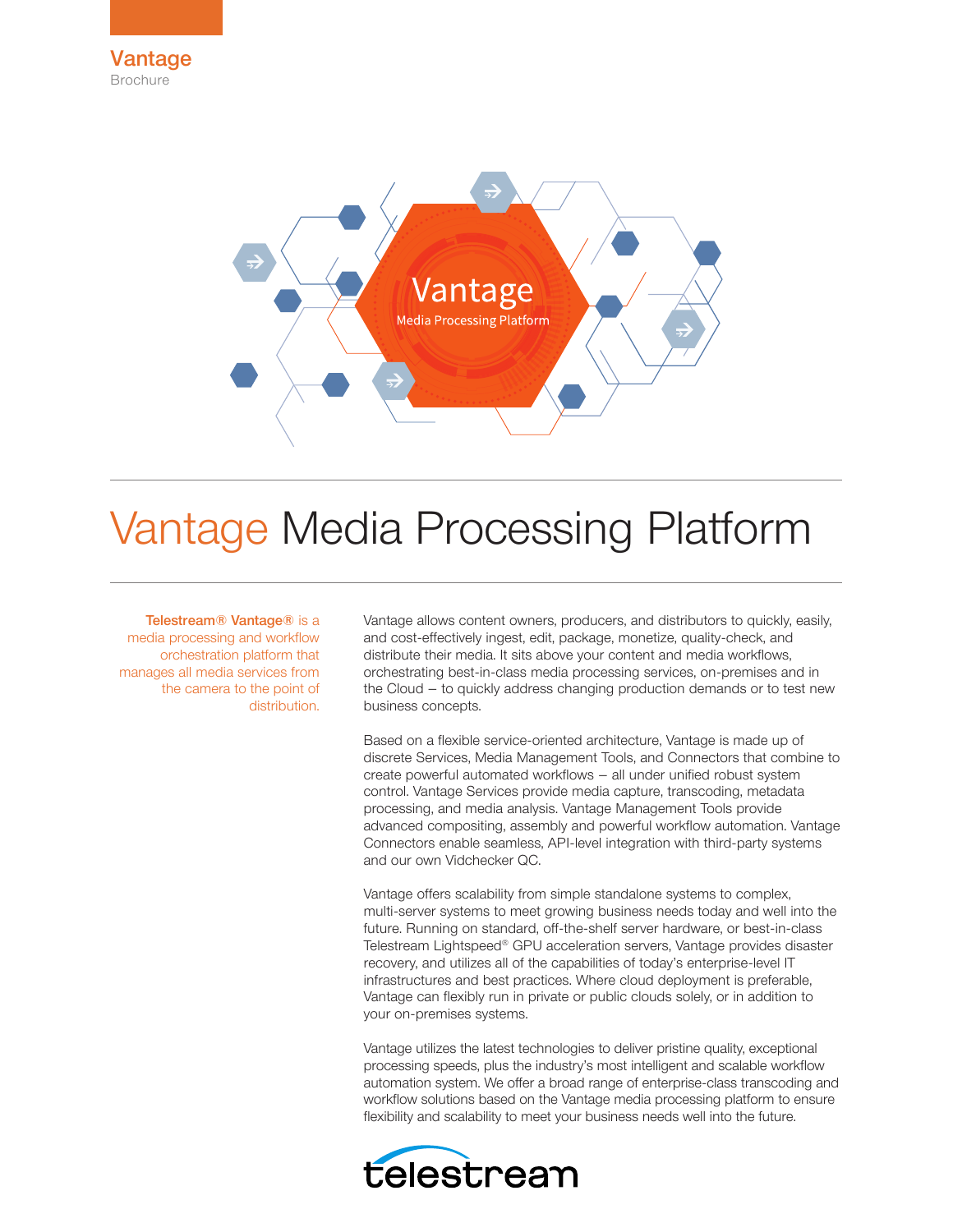# Best-in class transcoding Vantage Session

Vantage supports 4K/UltraHD and HEVC encoding

Vantage supports full UltraHD and 4K video processing, including upconversion from HD content and full GPU acceleration.



Accelerated HEVC Encoding Transcode Multiscreen enables the creation of high-quality HEVC through x265 compression technology.

## Transcode Products

Vantage Transcode products simplify media distribution and editing in today's multiformat, multi-vendor video environments. Video and audio are automatically converted to all major edit, web, mobile and MPEG-2 file formats. Vantage Transcode products save you time, effort and money by eliminating tedious manual transcoding, cumbersome handling of tape, and the need for digital-to-analog conversions just to get your media into the right file format.

Vantage Transcode converts from virtually any source format to a full range of web, mobile, edit, and MPEG-2 formats. Exclusive Telestream technology up converts SD interlaced content to superior quality 1080i and 720p HD output; high-quality deinterlacing also allows the creation of exceptional web and mobile content.

Vantage Transcode Connect adds the ability to automate XML sidecar metadata transformation, the creation of TAR packages, and web services notification.

# Transcode Pro Products

Vantage Transcode Pro products simplify media conversion in today's multi-format, multi-vendor video environments. Video and audio are automatically converted with metadata between all the major broadcast servers, edit system, MXF, web, and mobile file formats.

Vantage Transcode Pro offers the industry's deepest and broadest support for all the major professional video and audio file formats, systems, and wrapper variants. It converts from virtually any source format to a full range of web, mobile, edit, MXF and all leading broadcast server formats. For broadcast content, HD VANC is preserved or can be inserted, and optional Dolby E decode or pass through is also supported.

Vantage Transcode Pro Connect adds the ability to automate XML sidecar metadata transformation, monitoring and delivery to broadcast servers using proprietary protocols, creation of TAR packages, and web services notification. Transcode Pro Connect also enables you to integrated with Avid Interplay, including ingest of media through Send to Playback and options to deliver media using Transfer Engine or Interplay Web Services.

## Transcode Multiscreen

Vantage Transcode Multiscreen offers GPU-accelerated multiscreen transcoding with extraordinary speed and quality. Built specifically for adaptive bit rate (ABR) encoding, Transcode Multiscreen can encode dozens of bit rates simultaneously up to 20 to 30 times faster than other solutions. With accelerated x264 encoding technology, Transcode Multiscreen also offers the industry's highest H.264 quality at the lowest possible bit rates.

Transcode Multiscreen is also the only transcoding solution that provides full workflow automation for GPU-accelerated ABR preparation. Content is transcoded directly from a wide variety of source formats. Files are packaged and encrypted for Apple HLS, Adobe Dynamic Streaming, Microsoft Smooth Streaming, MPEG DASH and MP4 progressive download. Only Transcode Multiscreen allows full automation for compete hands-free publishing.

# Transcode IPTV VOD

Vantage Transcode IPTV VOD allows you to achieve the highest possible video quality at the lowest possible bit rate. With GPU-accelerated transcoding, Transcode IPTV VOD offers unparalleled video processing speed for creating MPEG-1, MPEG-2 and H.264 Transport Streams. Industry-leading x264 encoding can reduce H.264 bit rate requirements by as much as 50% without sacrificing visual quality when compared with other encoding technologies. Direct integration with Manzanita multiplexing ensures Transport Stream compliance for the most demanding environments. Finally, Transcode IPTV VOD allows fully integrated QC, delivery and notification allowing the entire transcoding workflow to be completely automated.

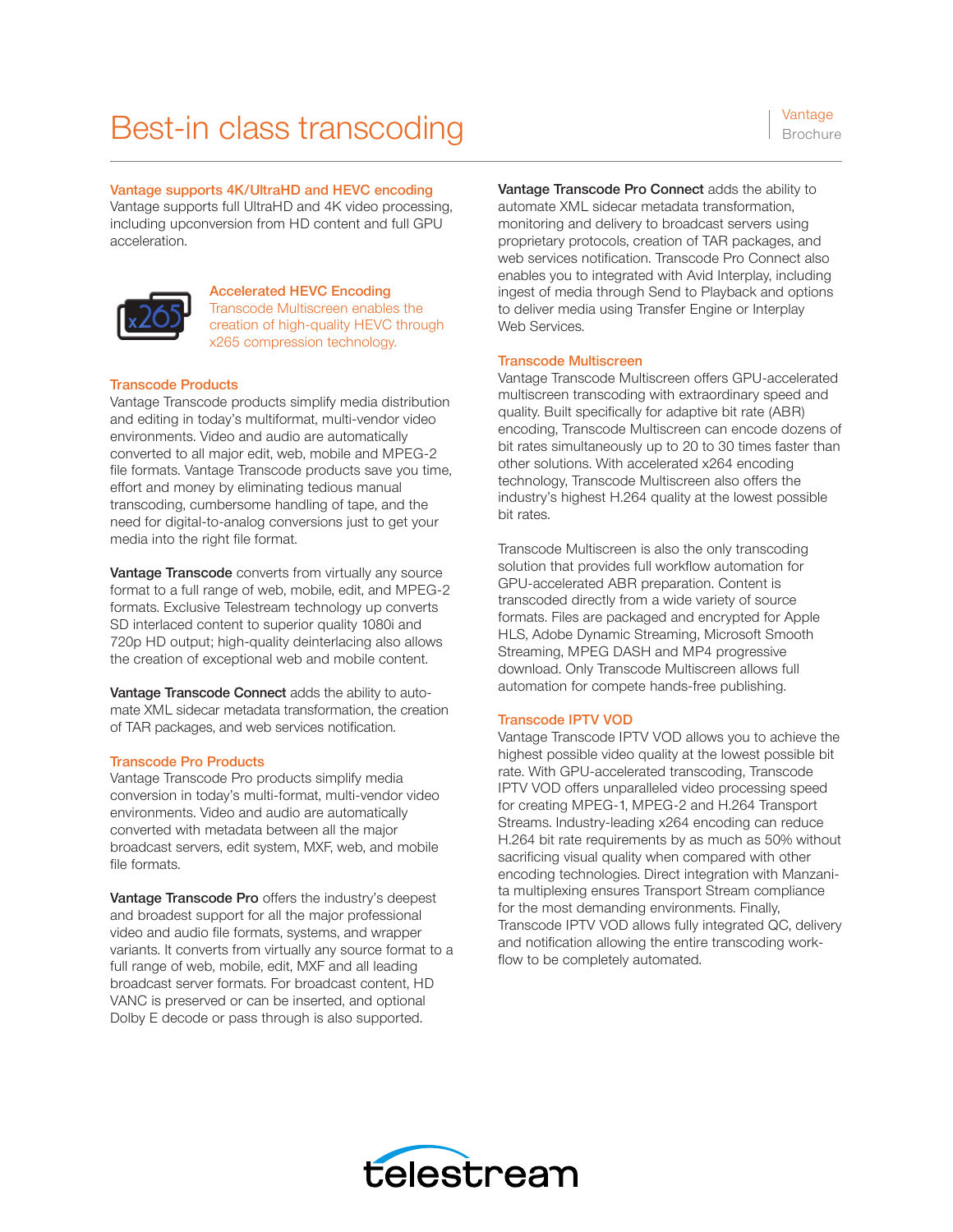# Lightspeed Server

Lightspeed Server can be added to any Vantage Transcode product to accelerate video processing and H.264 transcoding. Lightspeed Server accelerates Vantage video and H.264 processing with GPUs and multicore CPUs to provide the best image quality in the least amount of time. Housed in an efficient 1 RU server, Lightspeed Server reduces rack space, power and cooling requirements while meeting increased output capacity needs.

Lightspeed Server accelerates image processing within Vantage workflows, including scaling, deinterlacing, frame rate conversion, motion vector calculation, and other tasks that require computation and analysis to modify or create new video frames. Faster video preprocessing acceleration benefits the output quality of all video output formats.

Vantage® workflow products enable the design and automation of video workflows and can integrate with virtually any network device in your facility.



Lightspeed Server

#### **Visual Workflow Design**

With visual workflow design and job status views, Vantage provides a powerful yet simple way to build and automate video workflows. The Vantage workflow engine offers comprehensive tools for managing process, metadata and video files independently, regardless of the underlying file format.



Create powerful workflows with the Vantage workflow designer

### Full Automation in Multi-Vendor Environments

Vantage unifies your video operations into a managed, faster-than-real-time workflow ecosystem by offering a comprehensive set of built-in tools and third-party integrations. Vantage includes native support for content ingest, analysis, file format conversion, and transcoding for broadcast, cable, IPTV and multiscreen delivery. Vantage further integrates with virtually every type of video device, including broadcast servers, edit systems, streaming servers, cable VOD servers, QC systems—including our own Vidchecker QC products, digital delivery protocols, and video processing tools. This broad range of capabilities ensures that you can completely orchestrate and unify your workflow and achieve complete automation and visibility.

#### Automated Decision-Making

Using unique workflow design capabilities, Vantage allows you to create adaptive workflows that automatically make decisions and manage your content based upon incoming metadata and content properties. Further, Vantage allows the creation of self-healing workflows that can detect  $-$  and recover from  $-$  errors in video files. By integrating Vantage analysis, transcoding, file movement and workflow design, you can build automated intelligence into your video workflows.

#### Support for Manual Steps

The Vantage Workflow Portal puts the manual steps in your video workflow under process control. Operators can review assets, enter metadata, and forward jobs as part of the entire workflow environment.

#### Vantage Workflow Products include:

- Vantage Analysis media analysis, decision making & quality control workflows.
- Vantage Workflow Portal creation of operator user interfaces for browsing video, entering metadata, and moving media through workflows.
- 3rd Party Integrations direct integrations with Adobe, Aspera, Signiant, Dolby, Digimetrics Aurora, Interra Baton, Venera Pulsar, Nielsen, Civolution, Screen Subtitling, Avid, VOD, all major commercial delivery services, and all major broadcast servers, provide a fully managed and tightly coupled multi-vendor workflow.

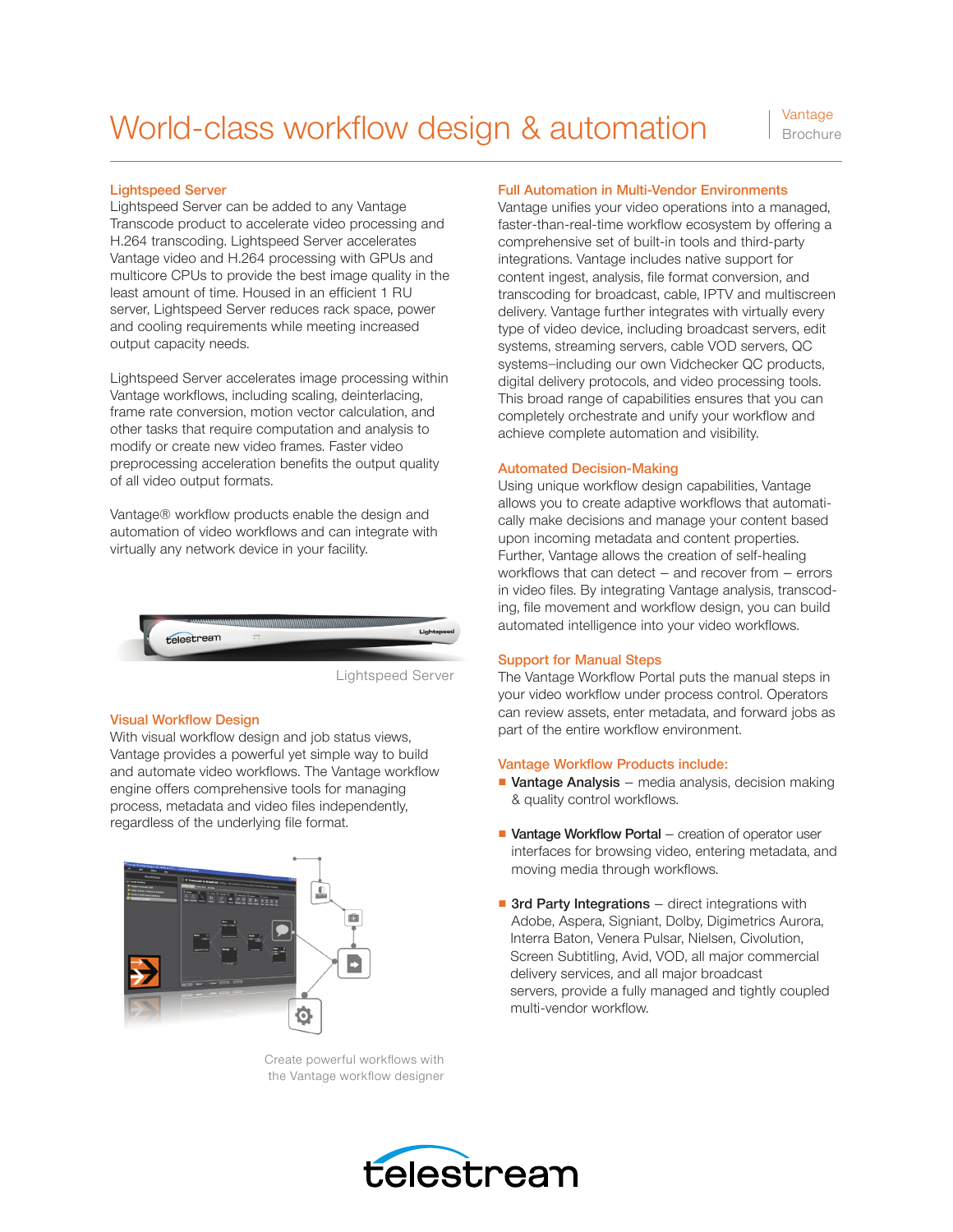# Powerful system management Vantage

- Post Producer automates the editing of assets for distribution and promotional purposes. Stitch media, overlay graphics and text, convert multiple segments and apply ratings and ad insertion metadata, all automatically. Post Producer removes the need for tedious manual editing, increasing the value of your media through faster turnaround times and lower production costs. Post Producer Titler Engine, powered by NewBlueFX® extends automation to include animated titles and overlays.
- TrafficManager allows full automation of the content processing for commercials. Direct integrations with national catch servers, inventory searching and preview, and automated transcoding and delivery create a unified and flexible commercial management system. TrafficManager will help you reduce errors, lower costs, and offer improved services to your advertising clients.
- Tempo A complete solution for re-timing file-based content for intelligently decreasing the running time of shows and segments, without noticeably impacting video and audio quality. Tempo runs on the Vantage media processing platform enabling efficient re-timing operations on multiple files simultaneously.
- VOD Producer DAI Automates the assembly of CableLabs VOD content and provisions it for Dynamic Ad Insertion. With VOD Producer DAI, content production networks of any size can generate ongoing, profitable revenue with fresh, relevant advertising from Video On Demand assets in cable networks.
- Vantage Camera Ingest automated ingest of camera footage into edit and transcoding. Native camera file format support and automated stitching streamlines your workflow and saves editing time.
- Capture and Live Streaming integrated support is built in for Telestream's Lightspeed Live Stream, and Lightspeed Live Capture, two new applications that deliver real-time, enterprise-class streaming and capture for media and entertainment companies, corporations, government and education.

# Powerful System Management

For large-scale or mission-critical workflows, Vantage® offers several options to achieve a high level of visibility and a deep level of management and control. Vantage offers the only truly scalable solution for file-based transcoding, device interchange, automated content production, broadcast operations and multi-channel distribution.

## Vantage Array

Vantage Array binds Vantage servers together, offering easy, cost-effective capacity expansion, failover, redundancy and load-balancing. CPU-aware load balancing offers throughput improvement over traditional "round robin" techniques.

#### More Throughput, Fewer Servers

Vantage offers the industry's leading task scheduling, which is both cost-based and CPU-aware. It automatically responds to fluctuations in processing or media loads, ensuring optimal hardware utilization and offering as much as 30%-50% throughput improvement over competing transcoding products. This results in hardware cost savings, less power and cooling, and fewer servers to manage.

Vantage support for Open Workflows allows select downstream processes to begin before upstream processes are complete. In addition to improving turnaround time, Open Workflows improve the speed and overall efficiency of file-based workflow processing.

#### Predictability and Visibility

With web-based dashboard, customizable load balancing and retry rules, plus reporting capabilities for capacity planning, Vantage offers several options for true visibility into the workflow and the sound knowledge that work will be done as designed.

#### Integrate Multi-Vendor Environments

Vantage includes support for all the major broadcast servers, edit systems, streaming servers, cable VOD servers, SANs and virtually any network digital device in your facility. Vantage removes tape and signal-based steps in your video operations, enabling faster than real-time automation across the entire workflow.